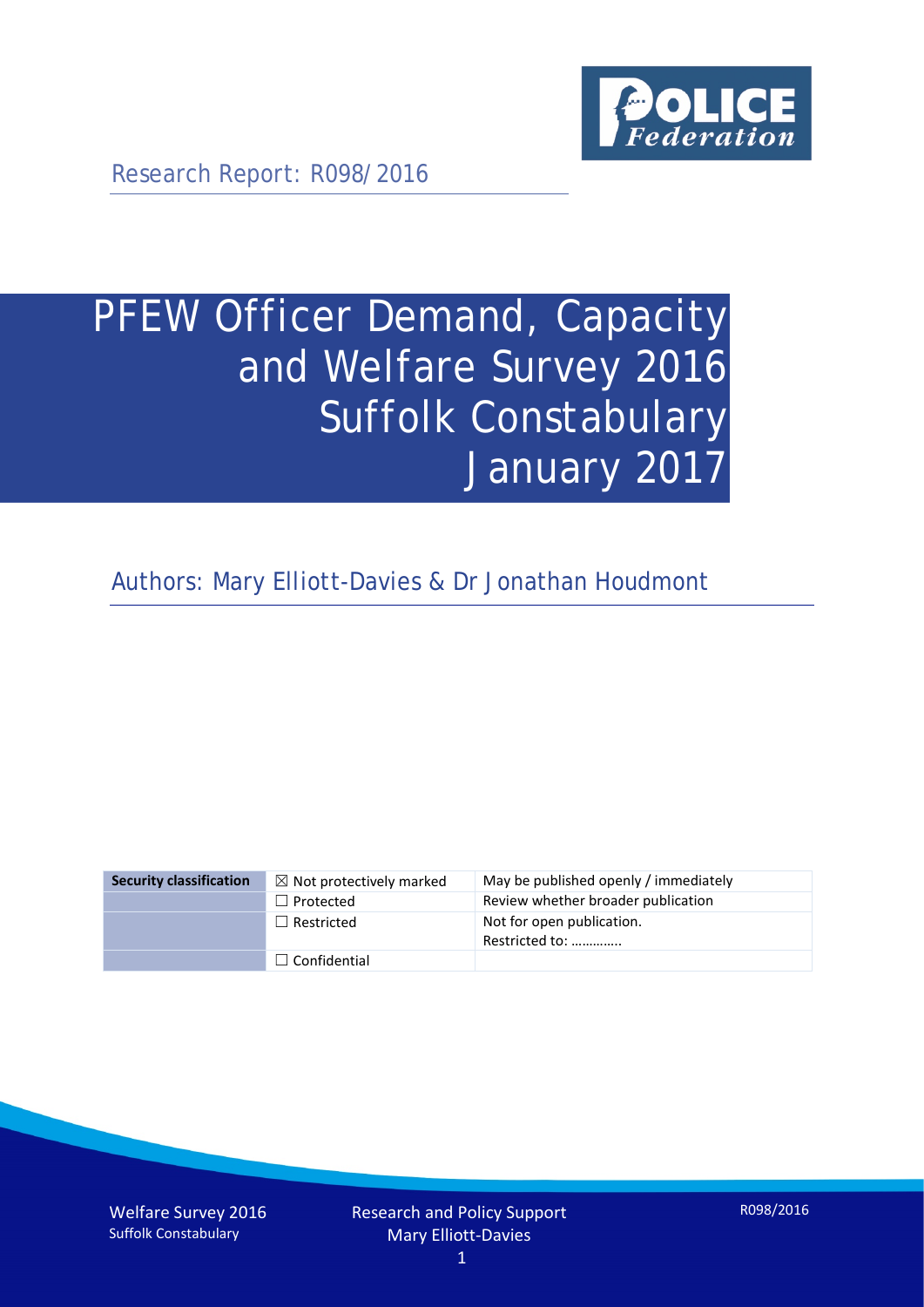# **1. FOREWORD**

### **INTRODUCTION**

In recent times policing in England and Wales has experienced unprecedented budgetary cuts amount[i](#page-15-0)ng to an 18% real-term reduction since 2010.<sup>1</sup> The impact on police officer numbers has been considerable, with a 14% fall in officer numbers over a seven year period from a high of 143,734 in 2009<sup>[ii](#page-15-1)</sup> to 124,066 in March 2016.<sup>[iii](#page-15-2)</sup> Evidence from a focus group study conducted by the PFEW<sup>[iv](#page-15-3)</sup> highlighted that these reduction's may be having a negative effect on officers individual wellbeing. It was within this context that the 2016 PFEW Officer Demand, Capacity, and Welfare Survey took place.

This report provides a summary of responses to key questions from the 2016 PFEW Officer Demand, Capacity, and Welfare Survey from respondents in **Suffolk Constabulary**.

Where appropriate, details of average responses for the police service as a whole are also presented. However, differences between the national and local responses have not been tested statistically and therefore any differences reported are for guidance only and must be treated with caution.

Force rankings have not been included due to the vast range of response rates across forces (2.1% - 34.2%), making comparisons inappropriate without the application of inferential statistics to address the extreme variations in sample sizes (range: 34 -3909). In addition, forces with less than 100 respondents were not provided with a force level report as their sample size was too small to be representative of the force as a whole and may have enabled identification of individuals based on their demographics.

Please be aware that the total number of responses for each item may vary slightly as not all items were answered by all respondents, and all percentages are rounded to the nearest whole number. In addition, the actual differences between any and all groups may be quite small and these details should be considered when interpreting the data.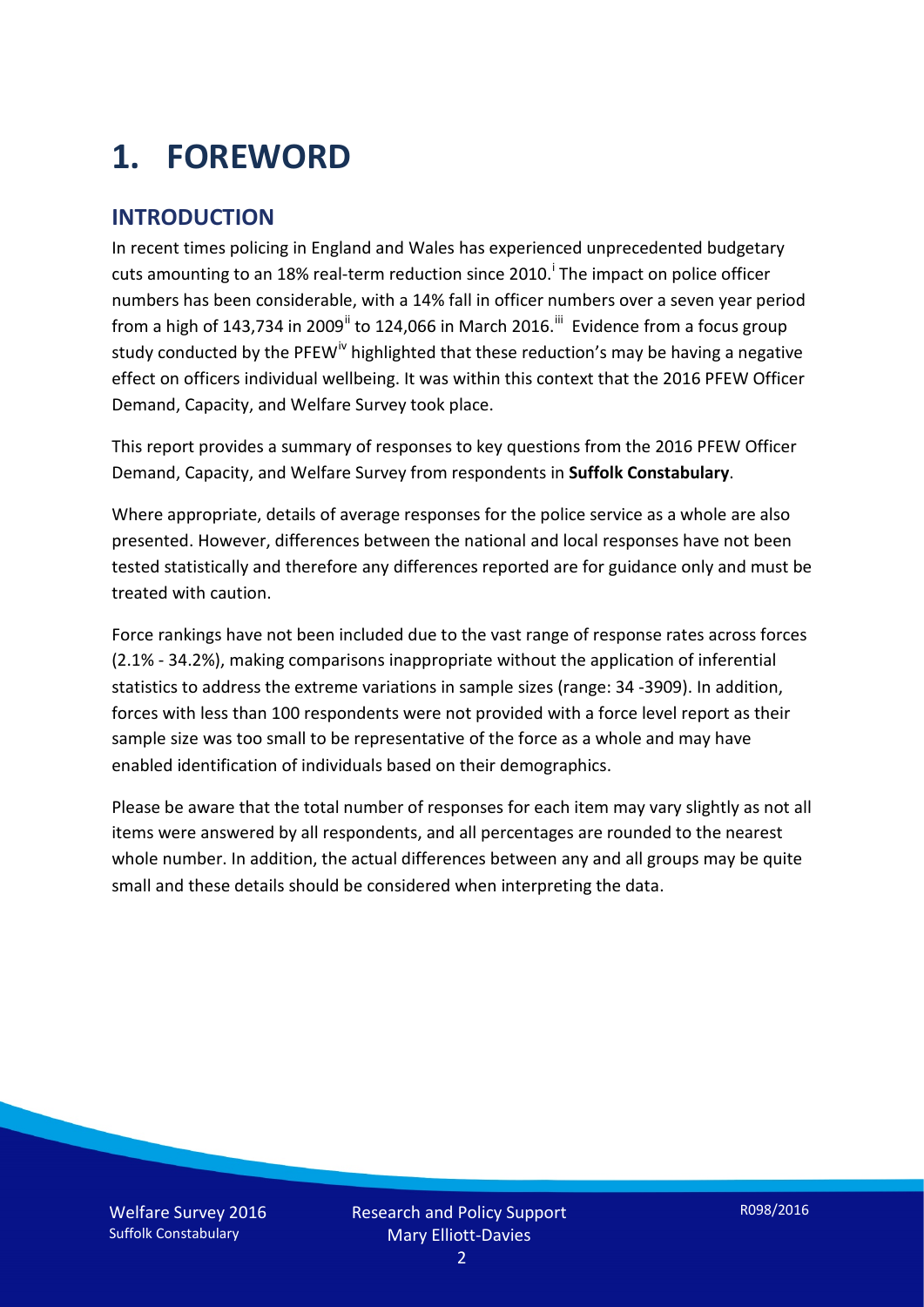### **RESPONSE RATES AND DEMOGRAPHICS**

Survey responses were gathered over a four-week period in February 2016. All officers of the federated ranks in England and Wales were eligible to participate. Analyses were conducted on a sample of 16,841 responses drawn from all 43 forces across England and Wales.  $^1$  $^1$  The national response rate for the 2016 survey was 14%.

204 responses were received from Suffolk Constabulary, representing a response rate of around 19%.<sup>[2](#page-2-1)</sup> The margin of error for this report has been calculated using the size of the sample and the population. At a 95% confidence level, this force report has a 6% margin of error. If the margin of error is less than 5%, it can be considered to be within the normal bounds of academic rigor.<sup>[3](#page-2-2)</sup> If this threshold has not been met, the results from this report must be interpreted with caution.

Overall 1% of respondents (*N*=237) to the survey declined to state which force they belonged to. These responses have been included within the national data but are excluded from force-level analyses.

80% of responses from Suffolk Constabulary were received from male officers and 20% of responses were from female officers. In regards to rank, 69% of respondents from Suffolk Constabulary were Constables, 19% were Sergeants and 12% were Inspectors or Chief Inspectors. 3% of responses from Suffolk Constabulary were received from Black and Minority Ethnic (BME) officers.

<u>.</u>

<span id="page-2-0"></span> $1$  Data were removed where the respondent indicated they were not currently a police officer or they gave implausible answers – for full exclusion criteria, please see Houdmont & Elliott-Davies (2016).<br><sup>2</sup> Based on March 2016 Home Office figures of officer headcount.

<span id="page-2-1"></span>

<span id="page-2-2"></span> $3$  The generally accepted academic standards is a 95% confidence level with a 5% (or less) margin of error.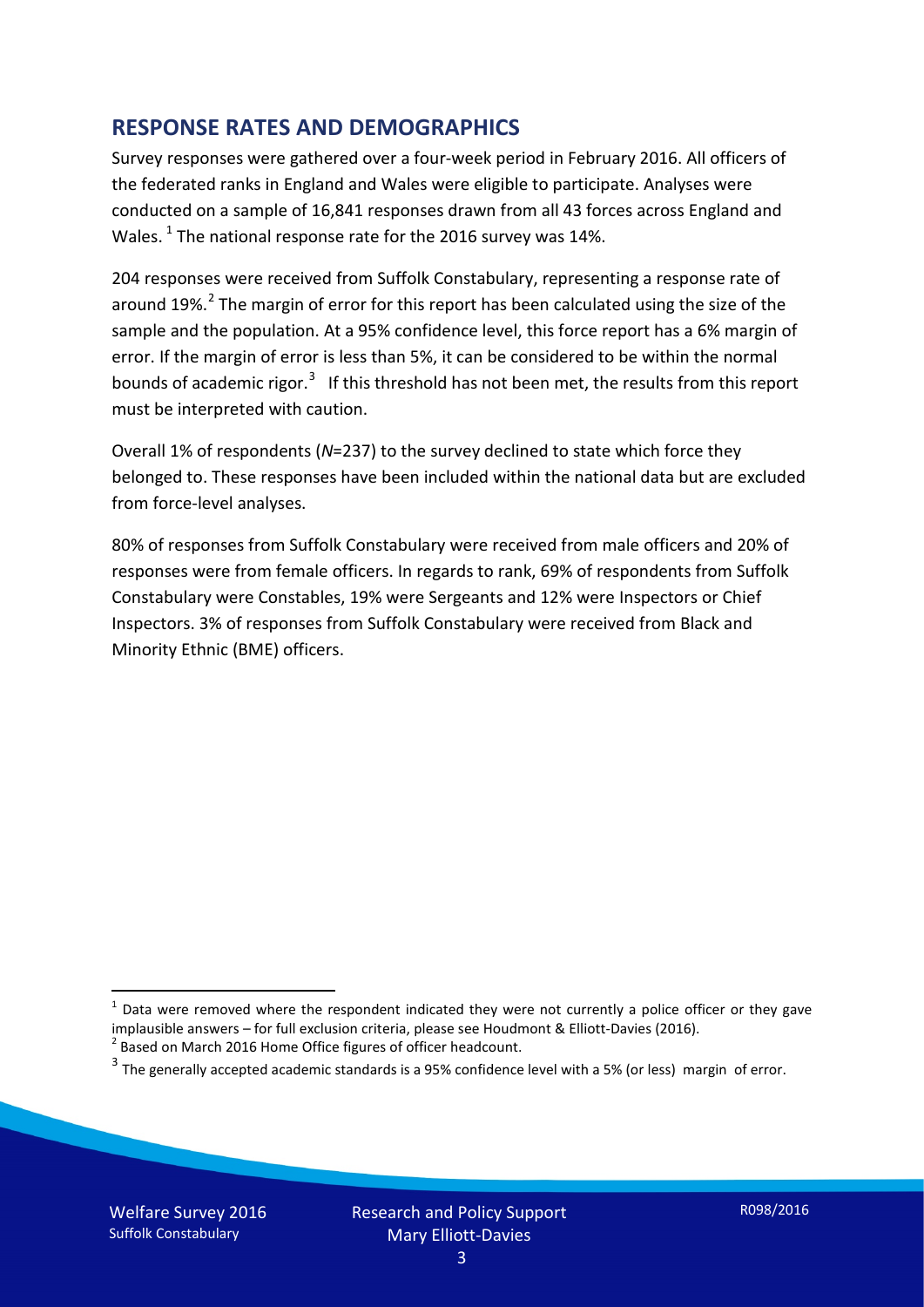# **2. DEMAND**

# **2.1. WORKLOAD**

60% of respondents from Suffolk Constabulary told us that their workload is currently too high. This was lower than the proportion of national respondents who reported their workload was too high (66%).

# **2.2. HSE MANAGEMENT STANDARDS**

The UK Health and Safety Executive published the Management Standards Indicator Tool (MSIT) to assist organisations in the assessment of workers exposure to dimensions of the psychosocial work en[v](#page-15-4)ironment that, if not properly managed, can lead to harm to health.<sup>v</sup> The 25-item version of the MSIT<sup>[vi](#page-15-5)</sup> contains four items that measure job demands.

28% of respondents from Suffolk Constabulary told us that they often or always have unachievable deadlines, and 42% that they have to neglect some tasks because they have too much to do. Findings for the MSIT job demand items for Suffolk Constabulary are presented in Figure 1 below.



#### *Figure 1. Suffolk Constabulary: HSE MSIT Job Demands*

Welfare Survey 2016 Suffolk Constabulary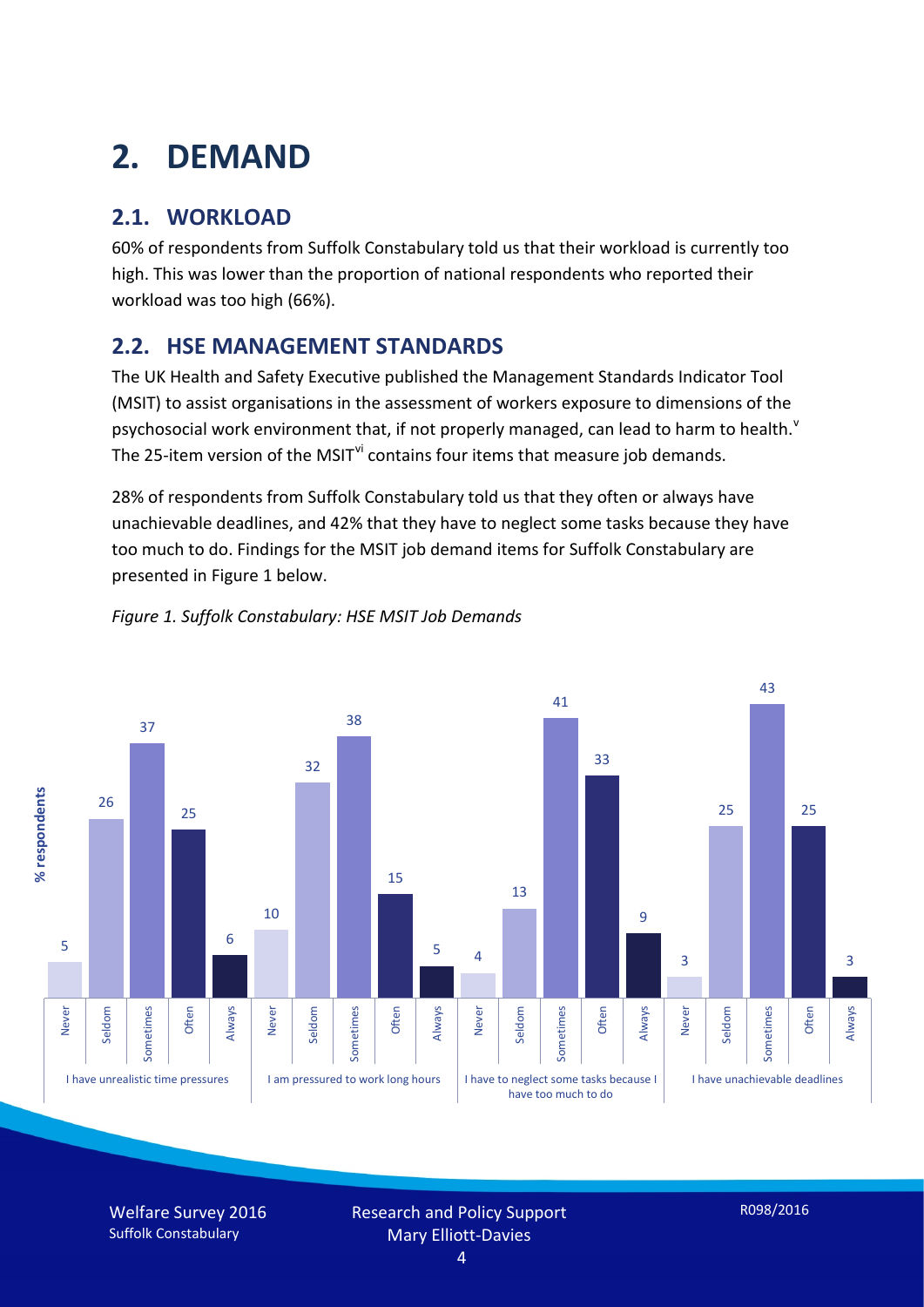#### **2.3. AMOUNT AND PACE OF WORK**

A set of statements were developed for the current study to assess aspects of job demands in regards to the amount and pace of work. Findings for Suffolk Constabulary are presented in Figure 2.





66% of respondents from Suffolk Constabulary *disagreed* or *strongly disagreed* that they were able to meet all of the conflicting demands on their time and 89% of respondents from Suffolk Constabulary *disagreed* or *strongly disagreed* that there are enough officers to manage all the demands made on their team/unit.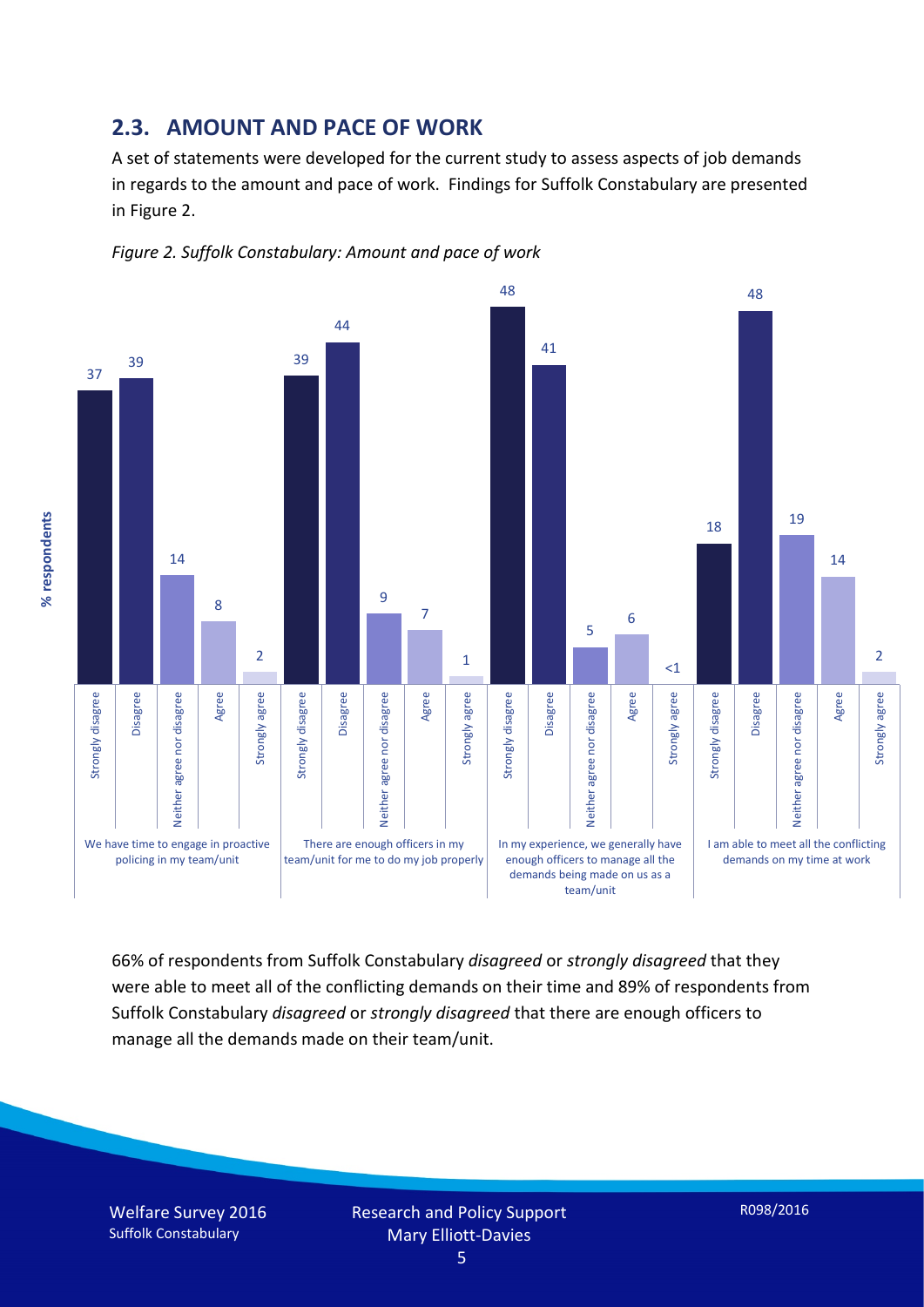# **3. CAPACITY**

### **3.1. MINIMUM OFFICER STAFFING**

We asked respondents whether or not their team or unit has a minimum officer staffing level and 64% of respondents from Suffolk Constabulary indicated that their team or unit had a minimum officer staffing level. Among respondents whose team or unit had a minimum officer staffing level, 27% indicated that this level was achieved *never* or *rarely*.

## **3.2. OFFICER STAFFING ARRANGEMENTS**

Respondents were asked whether they had been told how officer staffing levels in their team/unit were determined and whether they felt it was effective. 65% of respondents from Suffolk Constabulary indicated that they had not been told how officer staffing levels are determined, whilst 76% *disagreed* or *strongly disagreed* that the way officer staffing levels are determined seems to be effective. An additional set of statements were developed for this survey to assess aspects of capacity to meet job demands. Results for Suffolk Constabulary are below.





Welfare Survey 2016 Suffolk Constabulary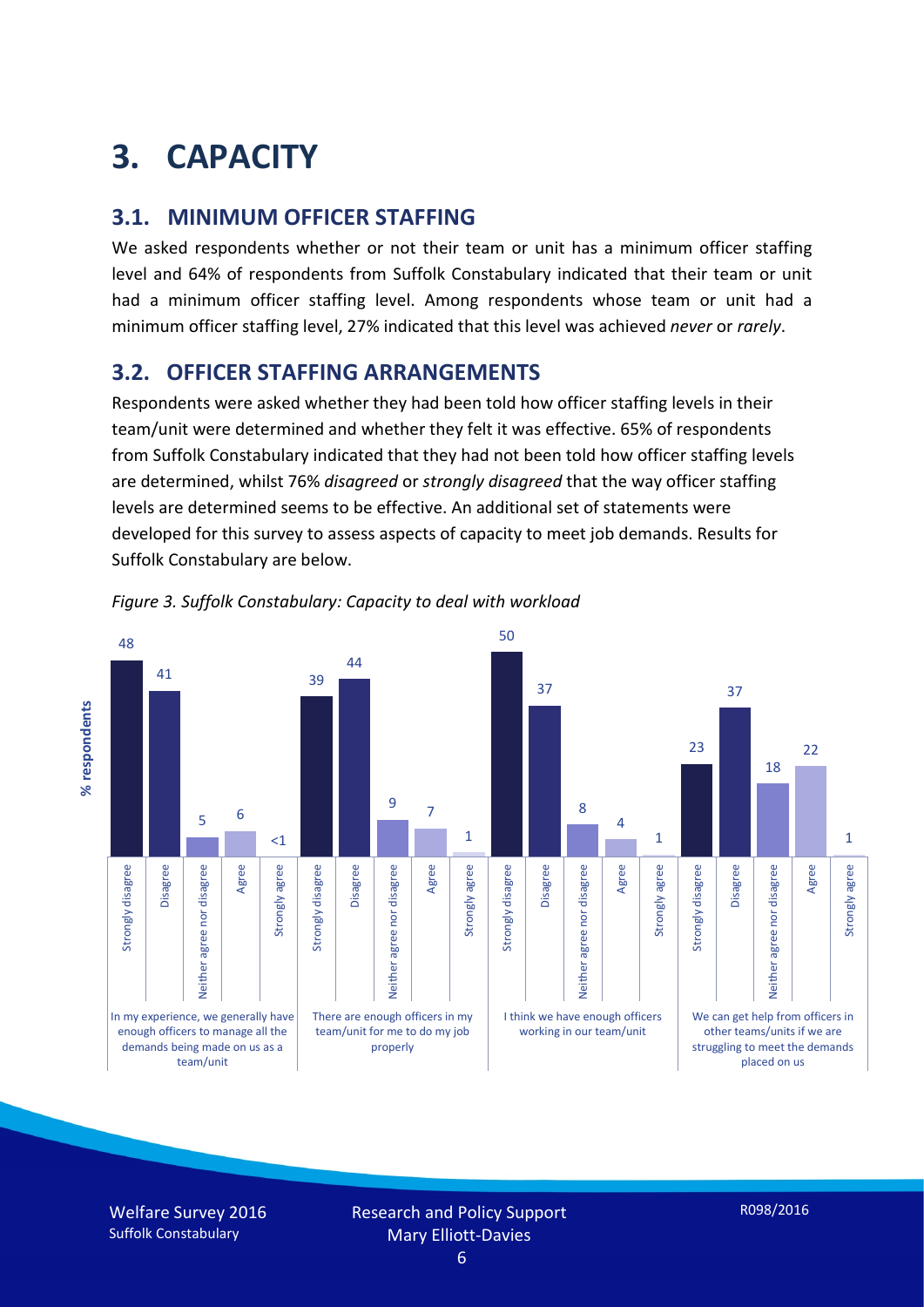# **4. WORK PATTERNS**

### **4.1. SHIFTS**

Respondents were invited to indicate which of broad shift patterns they typically worked (indicated in Figure 4) and, to the nearest hour, how long their shifts are supposed to last.

0% of respondents from Suffolk Constabulary reported their formal shift duration was more than the 8-10 hours advised by the Health and Safety Executive<sup>[vii](#page-15-6)</sup> and the Police Negotiating Board.<sup>[viii](#page-15-7)</sup>

#### *Figure 4. Suffolk Constabulary: Shift rotation*



### **4.2. SINGLE CREWING**

Among respondents from Suffolk Constabulary, for whom this item was applicable (*N*=*183*), 74% reported being single crewed either *often* or *always* over the previous 12 month period, this can be compared with 73% of respondents from the national sample.

### **4.3. BREAKS, REST DAYS AND ANNUAL LEAVE**

49% of respondents from Suffolk Constabulary were *never* or *rarely* able to take their full rest break entitlement, and 71% reported having had two or more rest days cancelled in the previous 12 month period.

37% of respondents from Suffolk Constabulary told us that they have not been able to take their full annual leave entitlement in the previous 12 month period.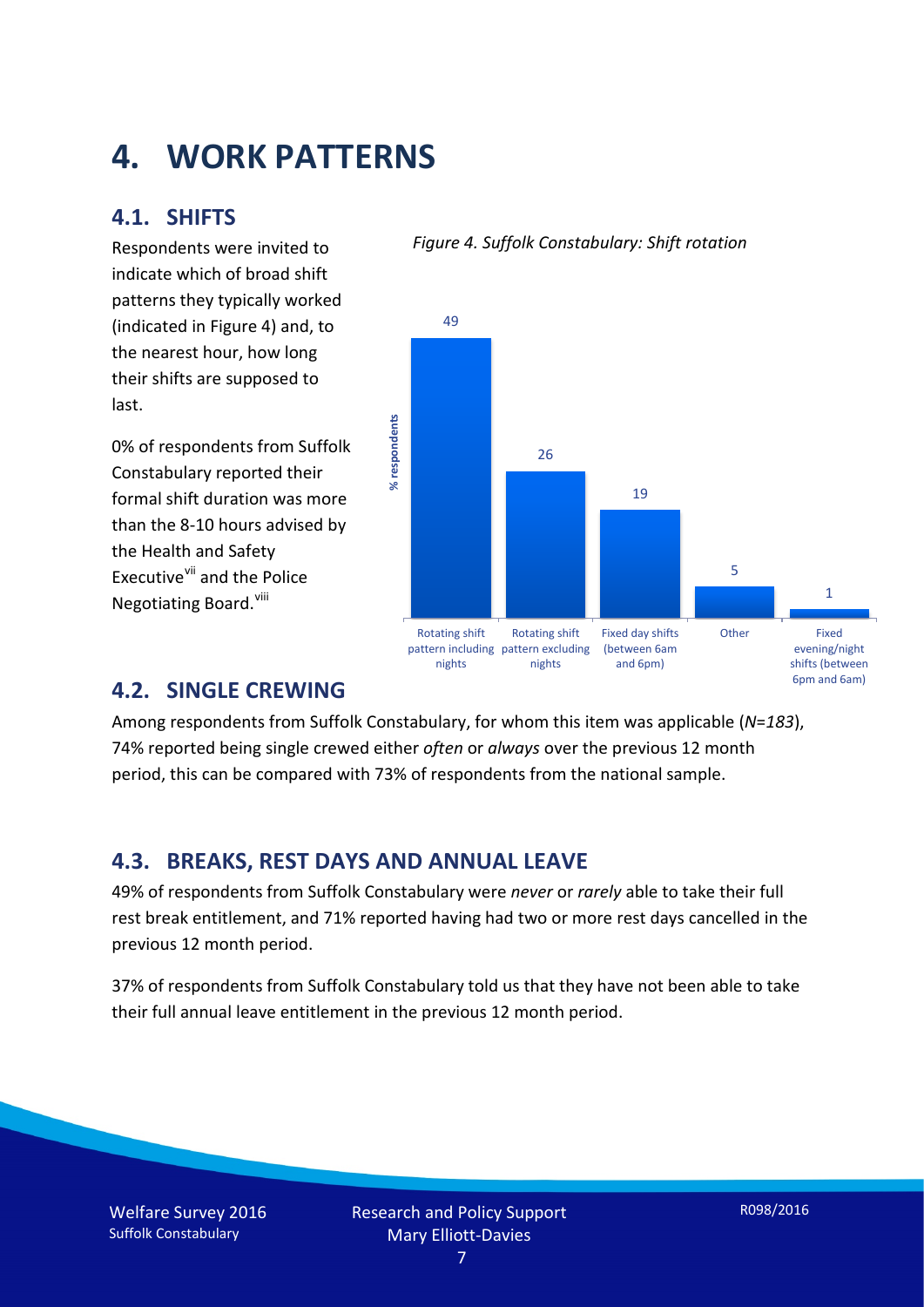# **5. MENTAL HEALTH AND WELLBEING**

# **5.1. SINGLE ITEM INDICATOR**

A top-level broad overview of mental wellbeing was established using an item that asked respondents to indicate whether they had experienced feelings of stress, low mood, anxiety, or other difficulties with their health and wellbeing over the last 12 months.

84% of respondents from Suffolk Constabulary indicated that they had experienced feelings of stress, low mood, anxiety, or other difficulties with their health and wellbeing over the last 12 months. 90% also indicated that these feelings were caused, or made worse by work.

### **5.2. MENTAL WELLBEING**

Mental wellbeing can be broadly conceptualized as having two dimensions. The first concerns positive affect (i.e. pleasurable aspects of wellbeing such as feelings of optimism, cheerfulness, and relaxation). The second concerns psychological functioning (i.e. such as clear thinking, self-acceptance, personal development, competence, and autonomy).

To investigate mental wellbeing in more detail the two-dimensional structure of mental wellbeing described above was assessed using the short Warwick-Edinburgh Mental Wellbeing Scale.<sup>[ix](#page-15-8)</sup> The use of this scale, which has been widely used in a number of settings, helps us to measure the incidence of wellbeing in the police in a reliable way, allowing credible comparisons. The scale asks individuals to rate their experience during the last two weeks for seven positively framed statements.

Findings for the items for the short Warwick-Edinburgh Mental Wellbeing Scale for Suffolk Constabulary are presented in Figure 5 alongside those for the general public.

### **5.3. HELP SEEKING**

A question was applied to identify those who had ever **sought help** for feelings of stress, low mood, anxiety, or any other difficulties with mental health and wellbeing. Examples of sources of help were provided including GP, occupational health department, psychologist, therapist, and counsellor.

42% of Suffolk Constabulary respondents had previously sought help for feelings of stress, low mood, anxiety or other difficulties with their mental health and wellbeing, of which 49% had done so within the last 12 months.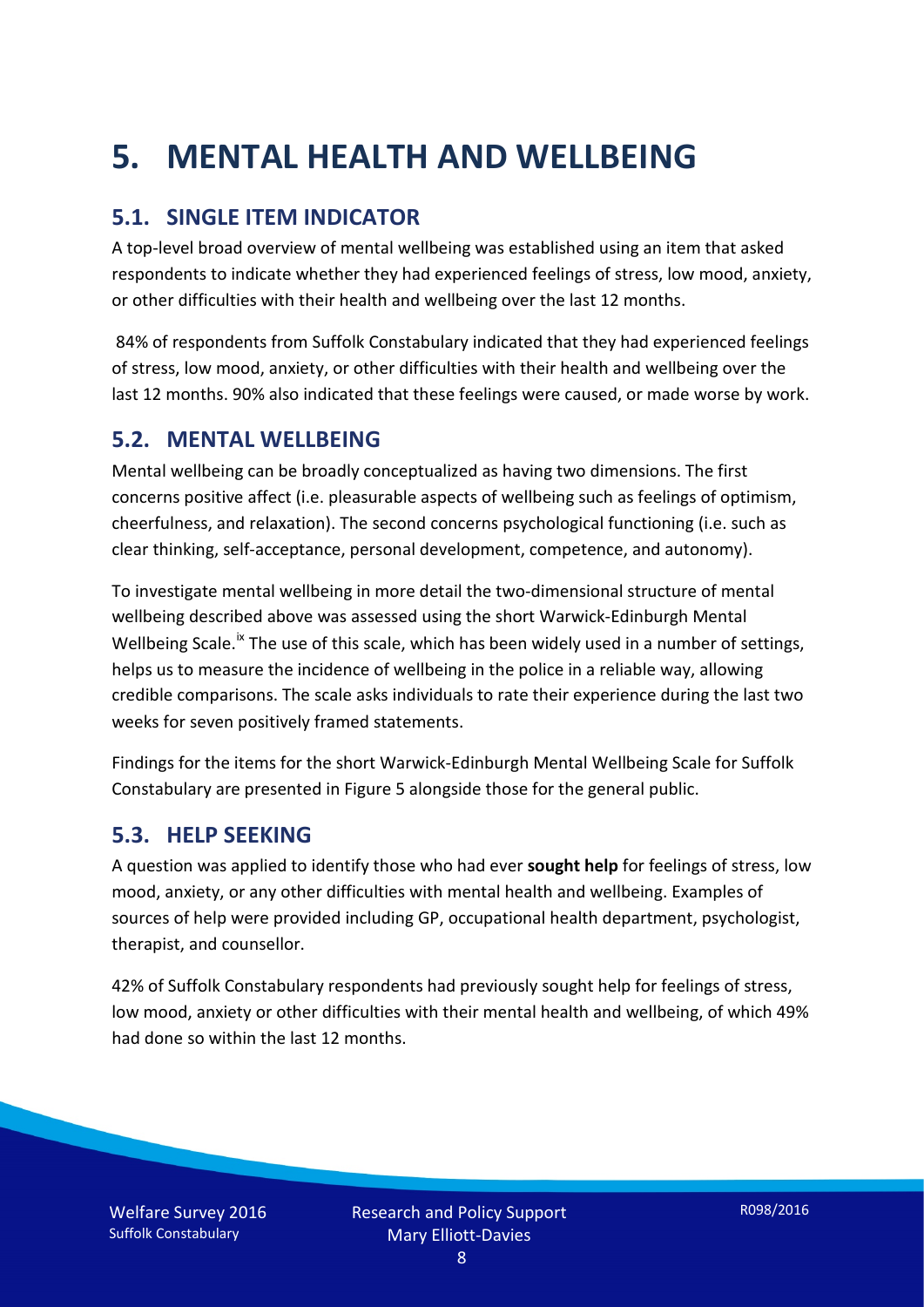



General Population: North West [England] Mental Wellbeing Survey (2012-23) Local Response: PFEW Welfare Survey (2016)

### **5.4. STRESS**

Work related stress was measured using a single-item measure. 40% of respondents from Suffolk Constabulary presented with a non-diagnostic case of work-related stress.<sup>[x](#page-15-9)</sup> Stress outside of work was assessed using an adaptation of the work-related stress measure. 6% of respondents from Suffolk Constabulary presented with a non-diagnostic case of stress outside of work.

Welfare Survey 2016 Suffolk Constabulary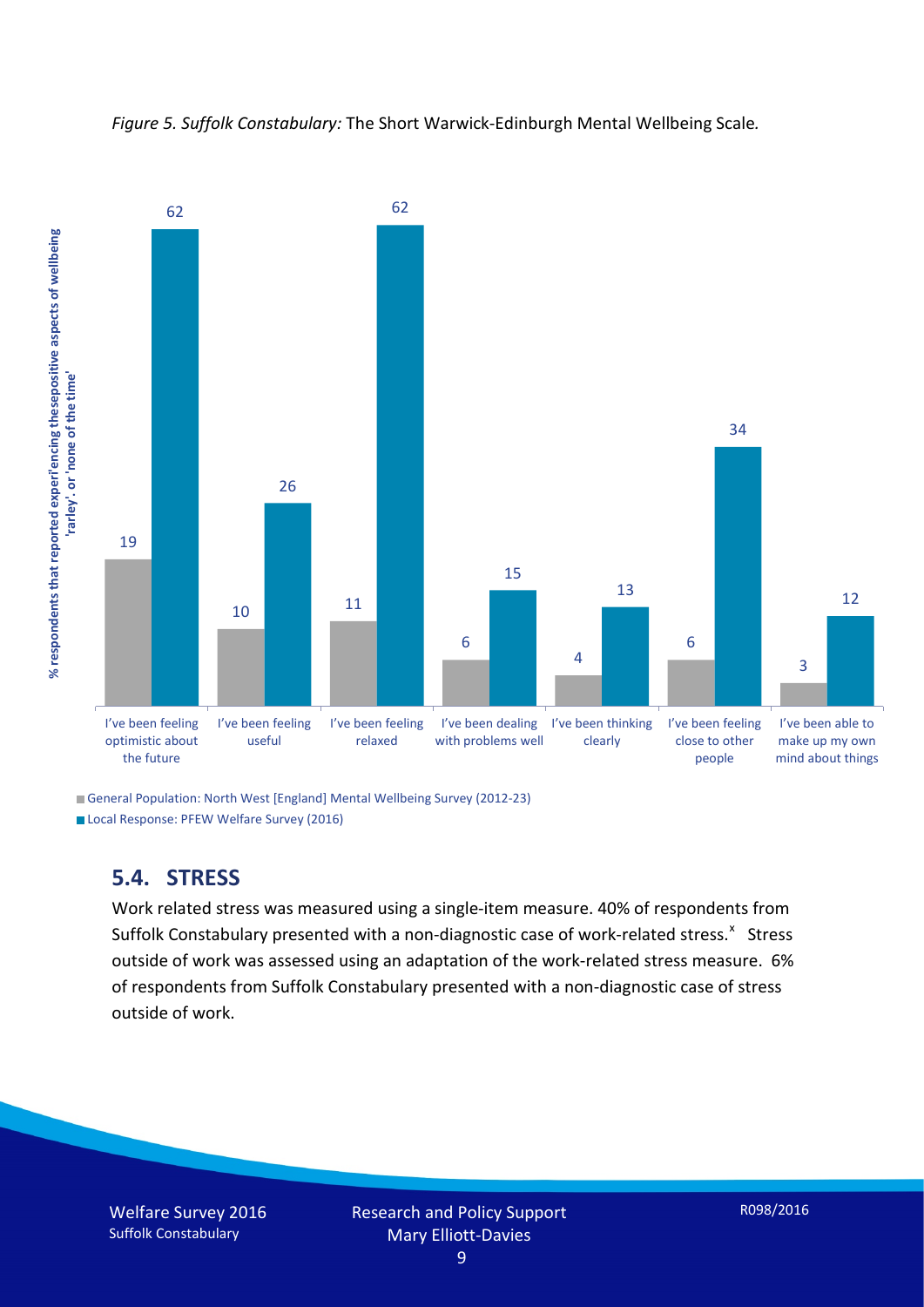# **6. ORGANISATIONAL SUPPORT: MENTAL HEALTH & WELLBEING**

Participants who indicated that they had sought help for difficulties with mental health and wellbeing were presented with additional questions concerning disclosure to a line manager.

### **6.1. DISCLOSURE**

68% of respondents reported that they had disclosed seeking mental health and wellbeing support to their line managers.

## **6.2. REASONS FOR NON-DISCLOSURE**

Respondents who did not disclose that they were seeking mental health and wellbeing support were asked to indicate why. Findings are presented in Figure 6 below. Respondents were able to cite as many reasons as applicable.

#### *Figure 6. Suffolk Constabulary: Reasons for non-disclosure*



Reasons for non-disclosure

#### **D**Other

- I didn't want to be treated differently (in a negative way)
- I It wasn't affecting my work so I didn't feeli like I needed to
- I thought it would negatively affect my opportunities for promotion and/or specialisation
- I was worried that my other colleagues would find out

Welfare Survey 2016 Suffolk Constabulary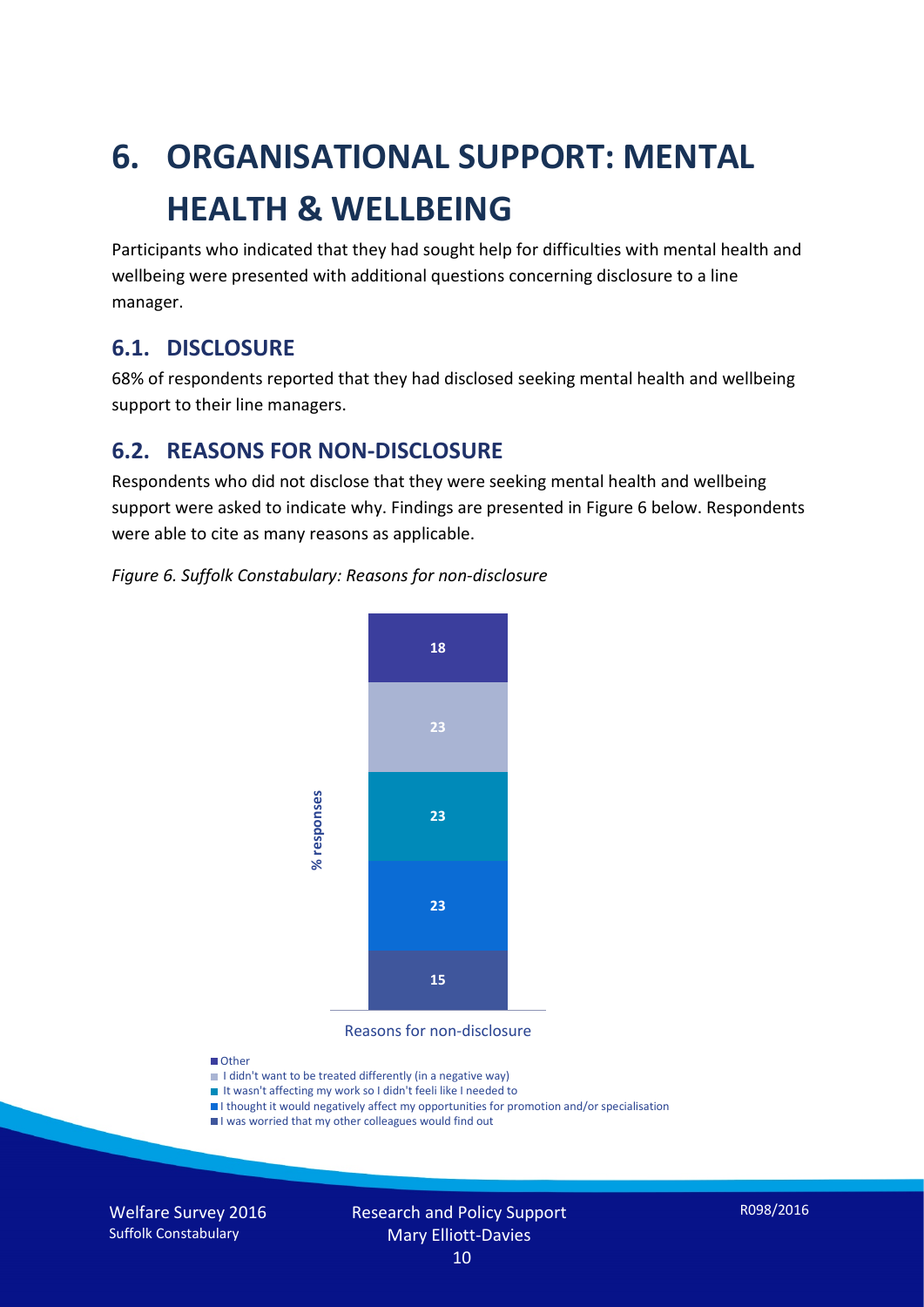#### **6.3. LOCAL ATTITUDES TO MENTAL HEALTH AND WELLBEING**

All respondents were asked about the attitude of the police service towards mental health and wellbeing. Nationally, these were found to be fairly negative. Figure 7 below shows the perception reported by respondents from Suffolk Constabulary.



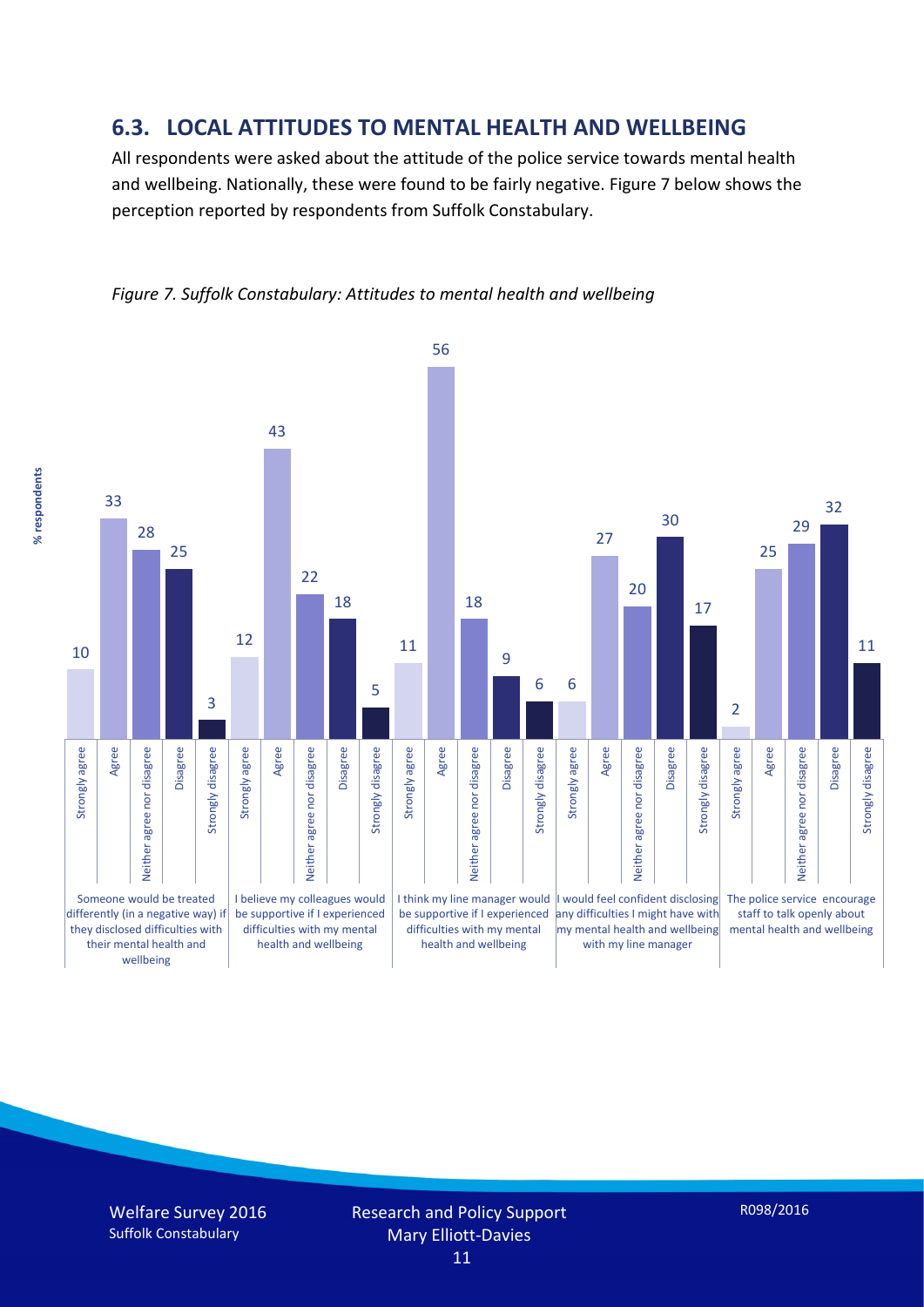# **7. ABSENCE BEHAVIOUR**

# **7.1. ABSENCE**

58% of respondents from Suffolk Constabulary reported one or more days of sickness absence and 23% of respondents indicated that at least one day of their sickness absence was attributable to stress, depression, or anxiety.

# **7.2. PRESENTEEISM AND LEAVEISM**

Presenteeism is the act of attending work while ill. This has been shown to be associated with subsequent health decline, particularly in relation to burnout, $x_i$  and can to lead to elevated absenteeism.<sup>[xii](#page-16-1)</sup> Moreover, evidence suggests that presenteeism can compound the effects of the initial illness and negatively influence job satisfaction, resulting in negative job attitudes and withdrawal from work.<sup>[xiii](#page-16-2)</sup>

Leaveism is a recently coined term to describe hidden sickness absence and work undertaken during rest periods including using allocated time off such as annual leave entitlements to take time off when they are in fact unwell. Findings for Suffolk Constabulary are presented in Figure 8 below.



#### *Figure 8. Suffolk Constabulary: Absence behaviours*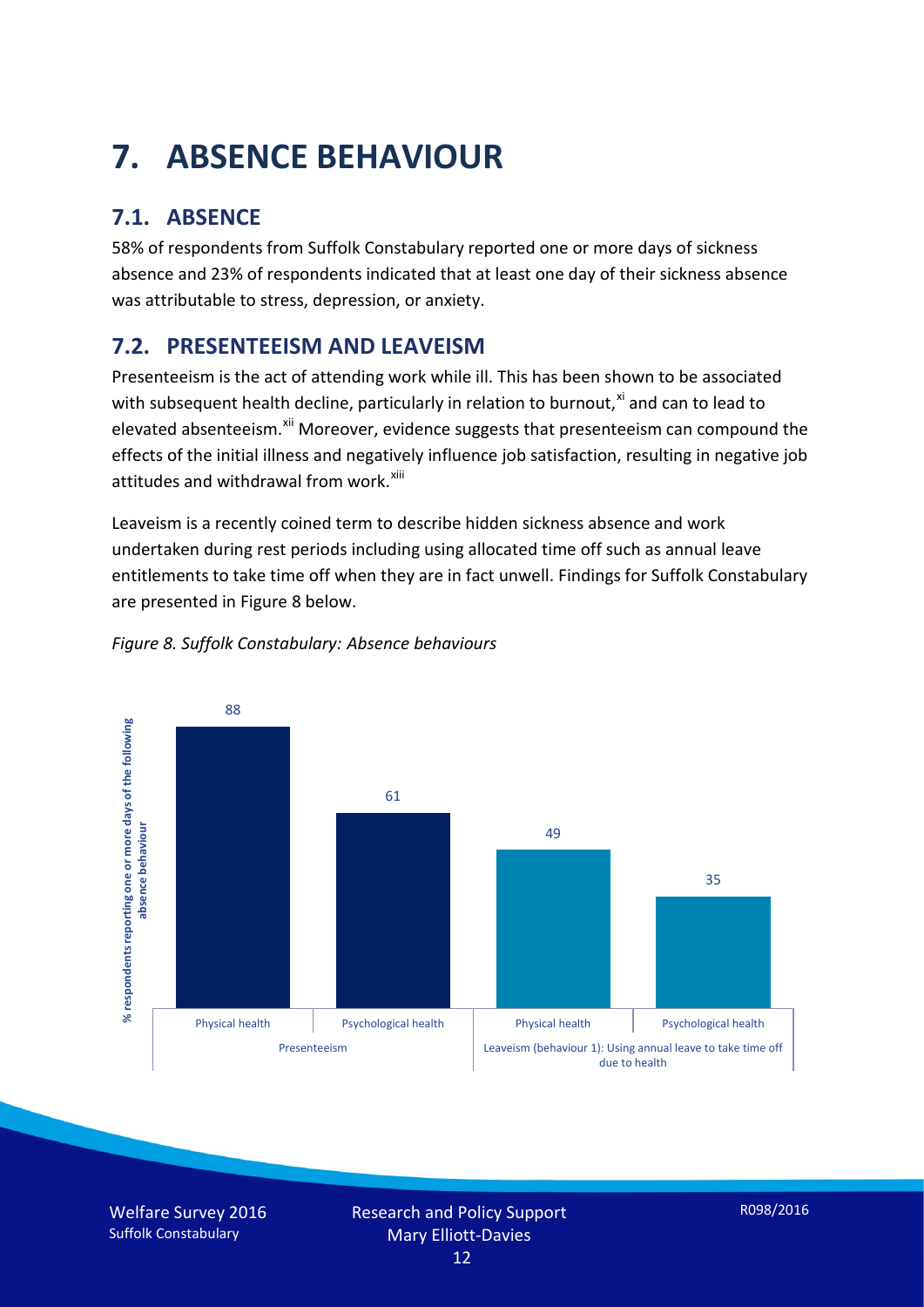# **8. ACCIDENTS, VIOLENCE AND INJURIES**

# **8.1. VIOLENCE**

Verbal and physical violence was assessed using four questions regarding how often officers received verbal insults, verbal threats, unarmed physical attacks, and attacks with a weapon from members of the public over the previous 12 months. Findings are presented in Figure 9 below.

*Figure 9. Suffolk Constabulary: Frequency of verbal and physical violence from members of the public*

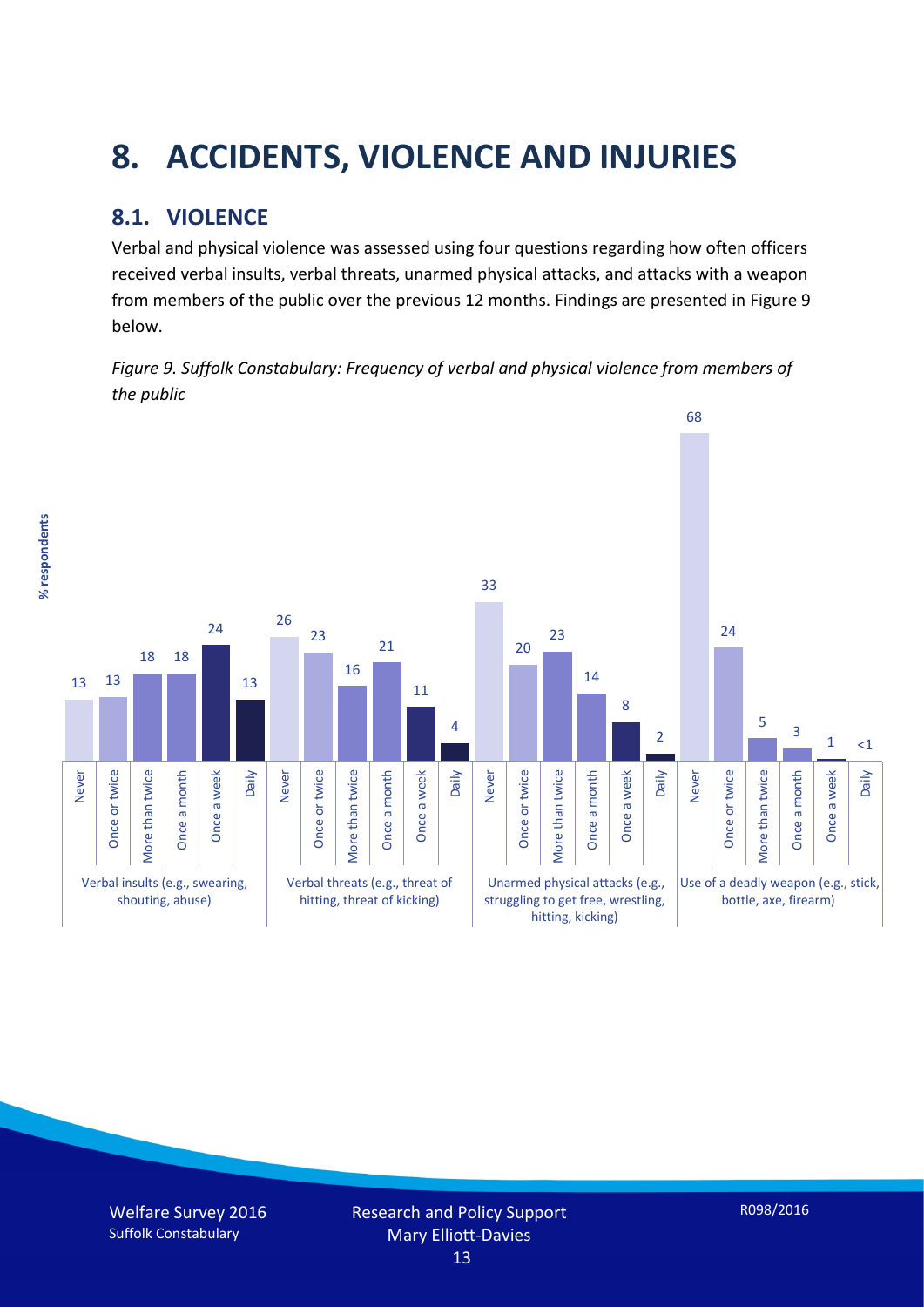### **8.2. INJURIES DUE TO ACCIDENTS AND VIOLENCE**

15% of Suffolk Constabulary respondents reported that they had suffered one or more injuries that required medical attention as a result of **work-related violence** in the last year – losing more than 29 days in sickness absence. Whilst 25% of Suffolk Constabulary respondents also reported that they had suffered one or more injuries that required medical attention as a result of **work-related accidents** in the last year – losing more than 138 days in sickness absence.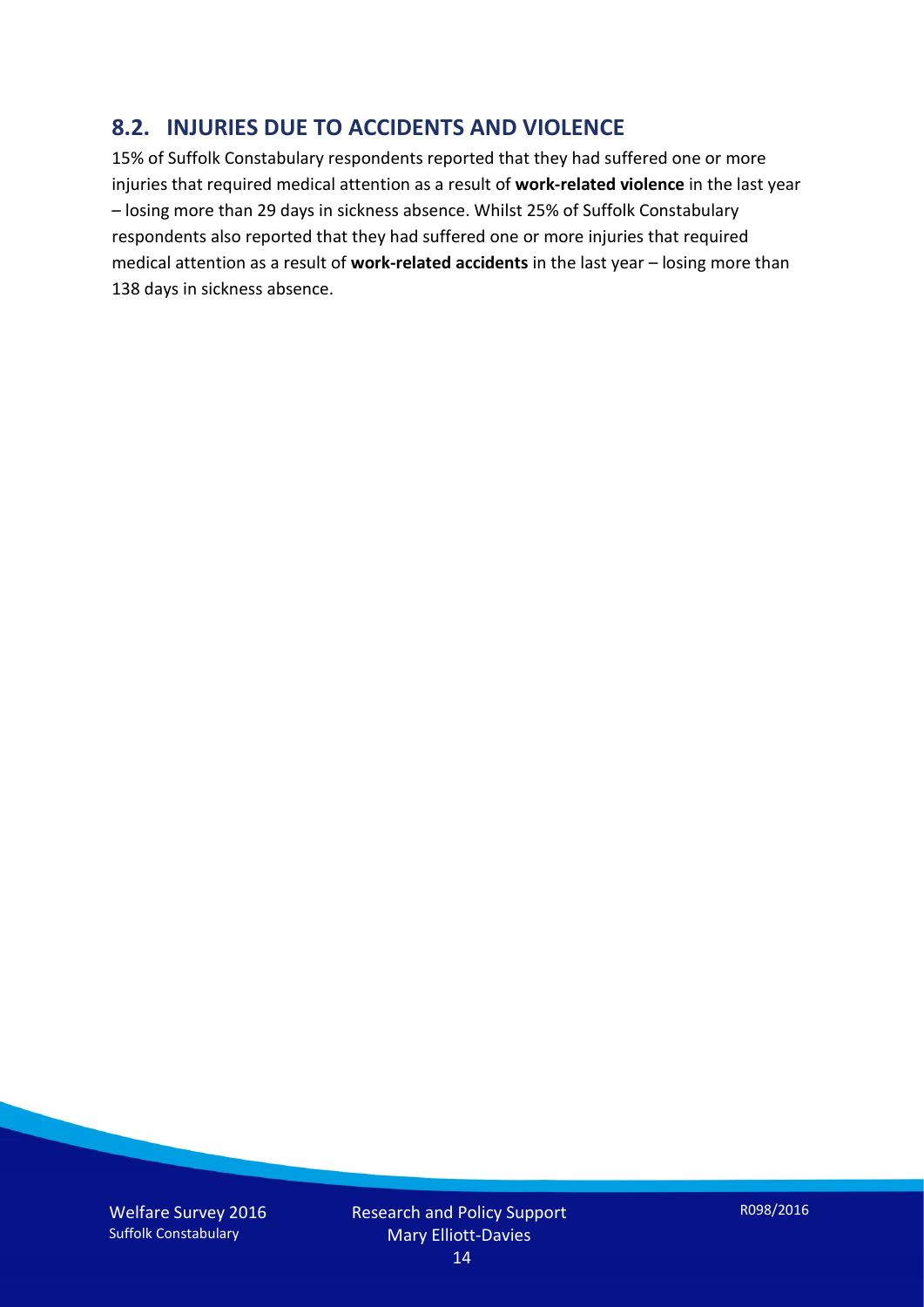# **9. Notes for JBBs**

Additional findings from the 2016 welfare survey are available on request from the Research and Policy department.

The findings of the survey can also be broken down in more detail in terms of different demographic groups, such as rank, role or length of service. However please be aware that we can only go into a certain level of detail with this demographic data in order to preserve respondents' confidentiality.

JBBs wishing to obtain further information can contact Mary Elliott-Davies [\(mary.elliott](mailto:mary.elliott-davies@polfed.org)[davies@polfed.org\)](mailto:mary.elliott-davies@polfed.org) to discuss their requirements. The Research and Policy Department only has one member of staff responsible for these data requests therefore please bear this in mind when contacting the team.

All other interested parties should speak to their local JBB in the first instance.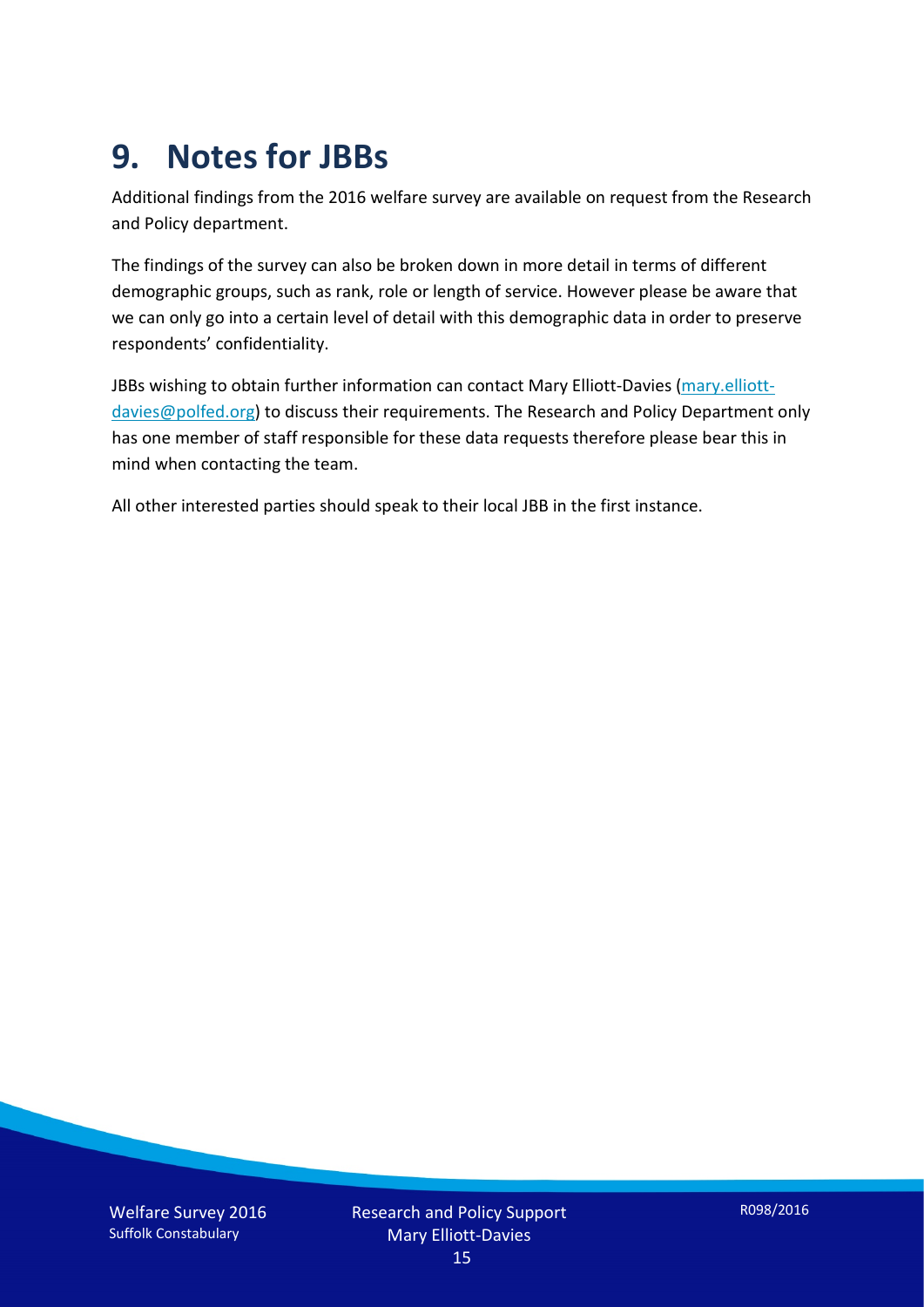# **10. REFERENCES**

<span id="page-15-0"></span>i National Audit Office (2015). Financial Sustainability of Police Forces in England and Wales. Retrieved September 12, 2016, fro[m https://www.nao.org.uk/wp](https://www.nao.org.uk/wp-content/uploads/2015/06/Financial-sustainability-of-police-forces.pdf)[content/uploads/2015/06/Financial-sustainability-of-police-forces.pdf](https://www.nao.org.uk/wp-content/uploads/2015/06/Financial-sustainability-of-police-forces.pdf)

<span id="page-15-1"></span><sup>ii</sup> Home Office (2010). Police Service Strength: England and Wales, 31 March 2010. Retrieved September 12, 2016, from [https://www.gov.uk/government/uploads/system/uploads/attachment\\_data/file/115745/hosb1410](https://www.gov.uk/government/uploads/system/uploads/attachment_data/file/115745/hosb1410.pdf) [.pdf](https://www.gov.uk/government/uploads/system/uploads/attachment_data/file/115745/hosb1410.pdf)

<span id="page-15-2"></span><sup>iii</sup> Home Office (2016). Police Workforce, England and Wales, 31 March 2016. Statistical Bulletin 05/16. Retrieved September 12, 2016, fro[m https://www.gov.uk/government/statistics/police](https://www.gov.uk/government/statistics/police-workforce-england-and-wales-31-march-2016)[workforce-england-and-wales-31-march-2016](https://www.gov.uk/government/statistics/police-workforce-england-and-wales-31-march-2016)

<span id="page-15-3"></span><sup>iv</sup> Elliott-Davies, M., Donnelly, J., Boag-Munroe, F., & Van Mechelen, D. (2016). 'Getting a battering' The perceived impact of demand and capacity imbalance within the Police Service of England and Wales: A qualitative review. The Police Journal, 89, 2, 93-116.

<span id="page-15-4"></span><sup>v</sup> Cousins, R., Mackay, C., Clarke, S., Kelly, C., Kelly, P., & McCaig, R. (2004). 'Management Standards' and work-related stress in the UK: Practical development. *Work & Stress, 18*, 113–136; Mackay, C., Cousins, R., Kelly, P., Lee, S., & McCaig, R. (2004). 'Management Standards' and work-related stress in the UK: Policy background and science. *Work & Stress, 18*, 91–112.

<span id="page-15-5"></span>vi Edwards, J., & Webster, S. (2012). Psychosocial risk assessment: Measurement invariance of the UK Health and Safety Executive's Management Standards Indicator Tool across public and private sector organizations. *Work & Stress, 26*, 130–142

<span id="page-15-6"></span>vii HSE.(2006).Managing shift work: *Health and Safety Guidance*. HSE Books, HSG256, ISBN 9780717661978, Crown Copyright.

<span id="page-15-7"></span>viii Home Office. (2010). Guidance on Variable shift arrangements for police officers [PNB circular] 016-2010.

<span id="page-15-8"></span><sup>ix</sup> Stewart-Brown, S., Tennant, A., Tennant, R., Platt, S., Parkinson, J., & Weich, S. (2009). Internal construct validity of the Warwick-Edinburgh Mental Well-being Scale (WEMWBS): A Rasch analysis using data from the Scottish Health Education Population Survey. *Health and Quality of Life Outcomes, 7*: 15.

<span id="page-15-9"></span>x Smith, A., Johal, S., Wadsworth, E., Davey Smith, G., & Peters, T. (2000). The Scale of Perceived Stress at Work: The Bristol Stress and Health at Work Study. Contract Research Report 265/2000. Sudbury: HSE Books.